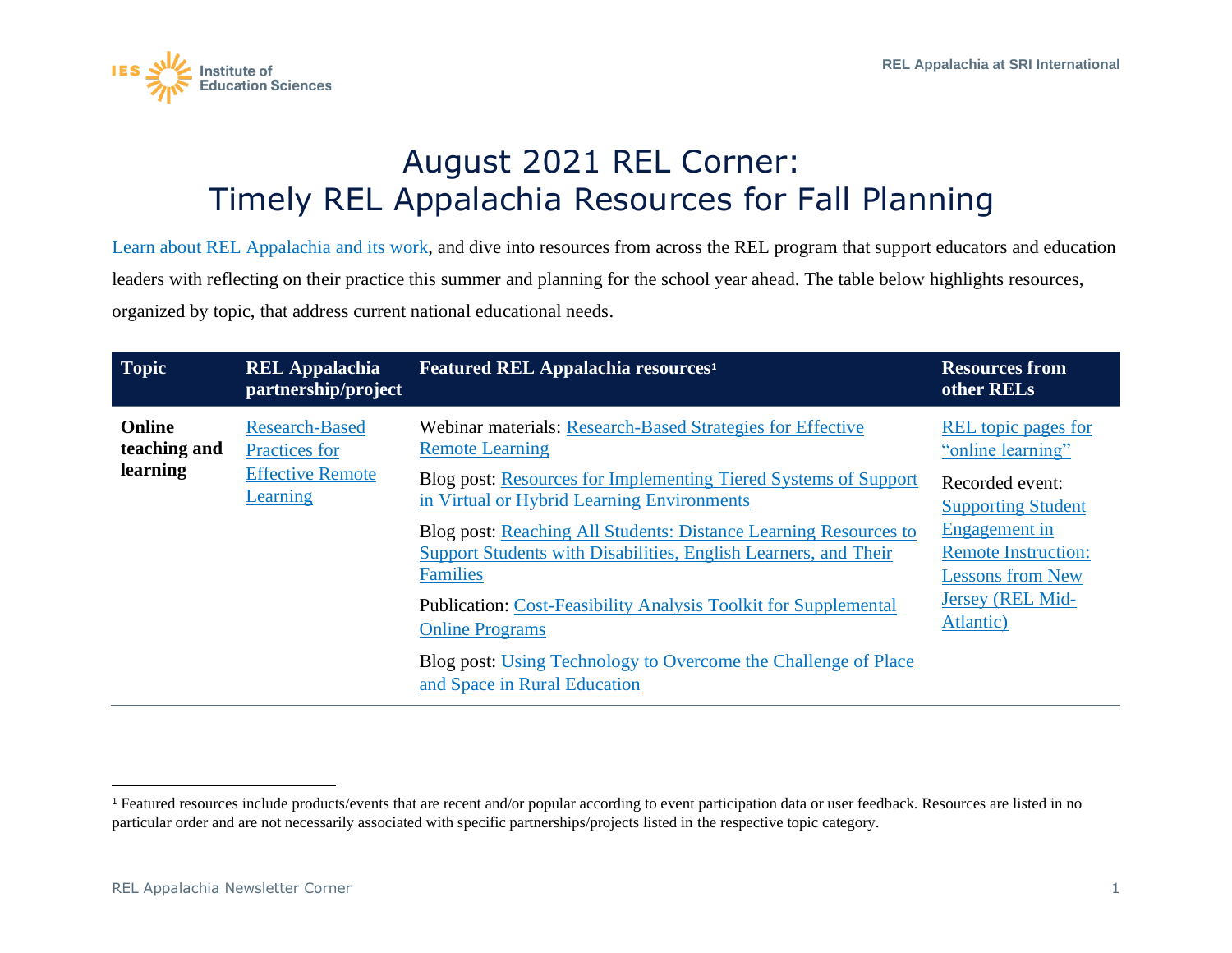

| <b>Topic</b>                                                                      | <b>REL Appalachia</b><br>partnership/project                                                                    | Featured REL Appalachia resources <sup>1</sup>                                                                                                                                                                                                                                                                                                                                                                                                                                                                                                                                                                                                                                                                                                                                                                                                                       | <b>Resources from</b><br>other RELs                                                                                                                                                                                                                          |
|-----------------------------------------------------------------------------------|-----------------------------------------------------------------------------------------------------------------|----------------------------------------------------------------------------------------------------------------------------------------------------------------------------------------------------------------------------------------------------------------------------------------------------------------------------------------------------------------------------------------------------------------------------------------------------------------------------------------------------------------------------------------------------------------------------------------------------------------------------------------------------------------------------------------------------------------------------------------------------------------------------------------------------------------------------------------------------------------------|--------------------------------------------------------------------------------------------------------------------------------------------------------------------------------------------------------------------------------------------------------------|
| Trauma,<br>behavior,<br>mental<br>health, and<br>social-<br>emotional<br>learning | <b>Cross-State</b><br>Collaborative to<br><b>Support Schools in</b><br>the Opioid Crisis                        | <b>Event: Addressing Trauma in Education Settings</b><br>Blog post: Supporting Students Experiencing Trauma During the<br><b>COVID-19 Pandemic</b><br>Blog post: Dropout Prevention in the Time of COVID-19                                                                                                                                                                                                                                                                                                                                                                                                                                                                                                                                                                                                                                                          | <b>REL</b> topic pages for<br>COVID-19: Evidence-<br><b>Based Resources</b><br>Recorded event:<br>Seizing the Moment:<br><b>Race Equity Mindsets,</b><br><b>Social and Emotional</b><br>Well-Being, and<br><b>Outcomes</b> for<br><b>Students (REL West)</b> |
| <b>College and</b><br>career<br>pathways                                          | Improving<br>Postsecondary<br><b>Transitions</b><br>Partnership<br>Workforce<br><b>Readiness</b><br>Partnership | Blog post: Supporting Postsecondary Transitions During COVID-<br>19: Practical Resources and Considerations<br>Webinar materials/resource compilation: Paving the Pathway to<br>College and Career: Building Students' Nonacademic Skills-A<br><b>Virtual Training Session on a New Resource</b><br>Publication: Virginia High School Graduates' Career and Technical<br><b>Education Credentials: Top Credentials over Time and across</b><br><b>Student Groups</b><br>Evidence review: Nonacademic Interventions for Postsecondary<br><b>Enrollment and Success with Rural and High-Poverty Populations:</b><br>A Systematic Evidence Review and associated National Center for<br>Education Evaluation and Regional Assistance blog post<br>Meeting summary: Supporting and Measuring Career Readiness-<br>Hot Topics, Common Challenges, and Practical Resources | <b>REL</b> topic pages for<br>"college and career<br>readiness"                                                                                                                                                                                              |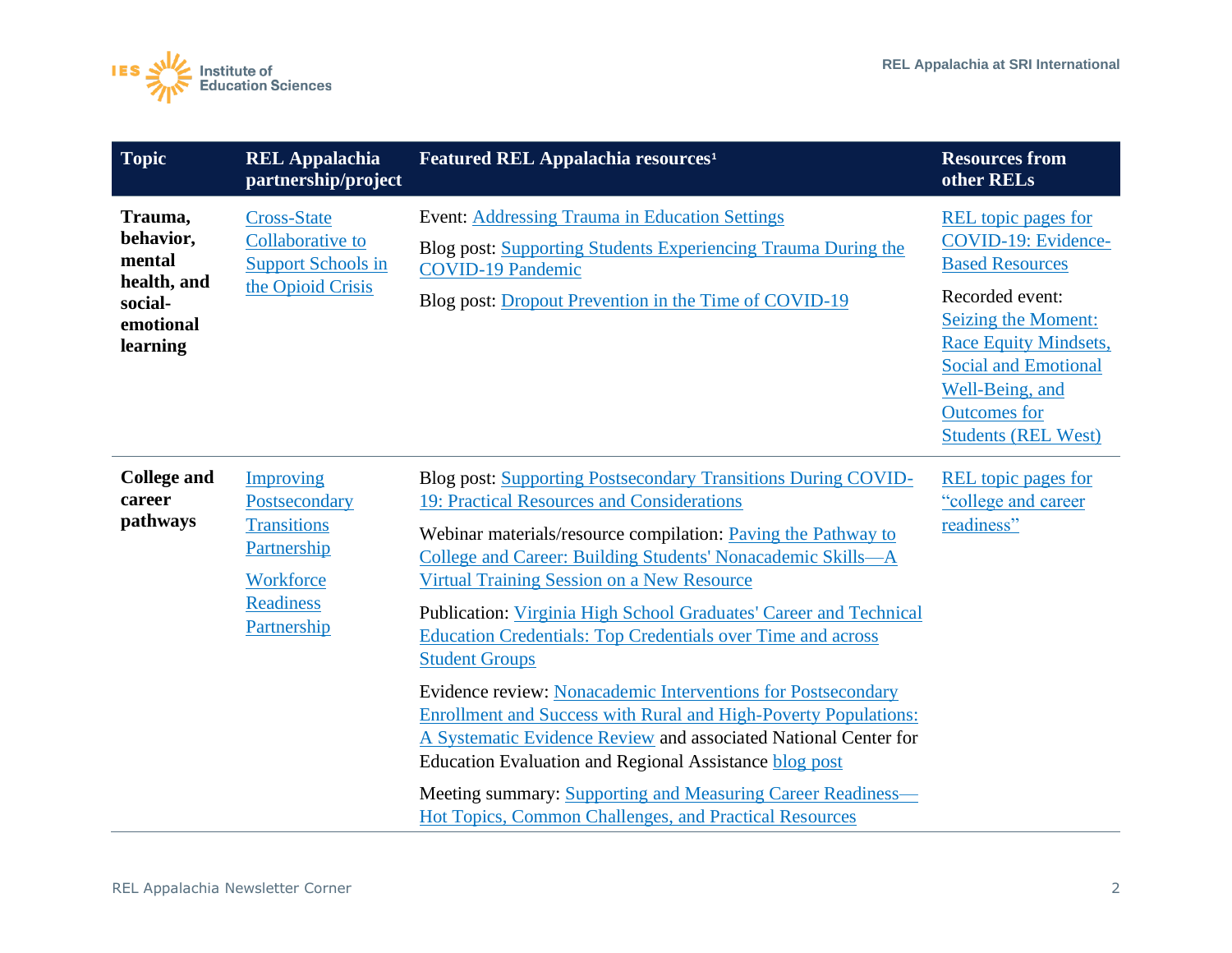

| <b>Topic</b>    | <b>REL Appalachia</b><br>partnership/project                                                                                                                                                 | Featured REL Appalachia resources <sup>1</sup>                                                                                                                                                                                                                                                                                                                                                                                                  | <b>Resources from</b><br>other RELs                                                                                                                       |
|-----------------|----------------------------------------------------------------------------------------------------------------------------------------------------------------------------------------------|-------------------------------------------------------------------------------------------------------------------------------------------------------------------------------------------------------------------------------------------------------------------------------------------------------------------------------------------------------------------------------------------------------------------------------------------------|-----------------------------------------------------------------------------------------------------------------------------------------------------------|
| Data use        | <b>Cross-State</b><br>Partnership on<br><b>Using Data and</b><br><b>Evidence to</b><br><b>Facilitate Action</b><br><b>Implementing High-</b><br><b>Quality Performance</b><br>Assessments in | <b>Blog post: Innovation Configuration Maps: A Valuable Journey</b><br>and Destination<br>Blog post: Setting a Foundation for Continuous Improvement<br><b>Blog post: A Pivot to Performance Assessments</b><br>Workbook: Participant Workbook: Implementing High-Quality<br><b>Performance Assessments in Science</b><br>Blog post: Data in Action: Using Labor-Market Alignment Data to                                                       | <b>REL</b> topic pages for<br>"data use"<br>Blog post: Now Is the<br>Time for Teachers to<br><b>Use Data-Based</b><br><b>Inquiry Cycles (REL</b><br>West) |
| <b>Literacy</b> | <b>Science</b><br><b>Identifying Practices</b><br>to Boost Early<br><b>Literacy</b> and<br>Numeracy in<br><b>Kentucky</b><br><b>Early Literacy</b>                                           | <b>Improve Career and Technical Education</b><br>Blog post: Implementing a Response to Intervention Framework to<br><b>Support Reading Success</b><br>Blog post: <i>Improving MTSS/RTI Implementation through</i><br>Measurement<br>Blog post: Phonological Awareness: The Sounds of Reading<br>Materials: Analysis of Kentucky School Performance on Grade 3<br>Mathematics and Reading State Assessments and Methodological<br><b>Summary</b> | <b>REL</b> topic pages for<br>"literacy"<br>Video: Interactive<br><b>Writing Instruction</b><br><b>Online with Young</b><br>Children (REL West)           |